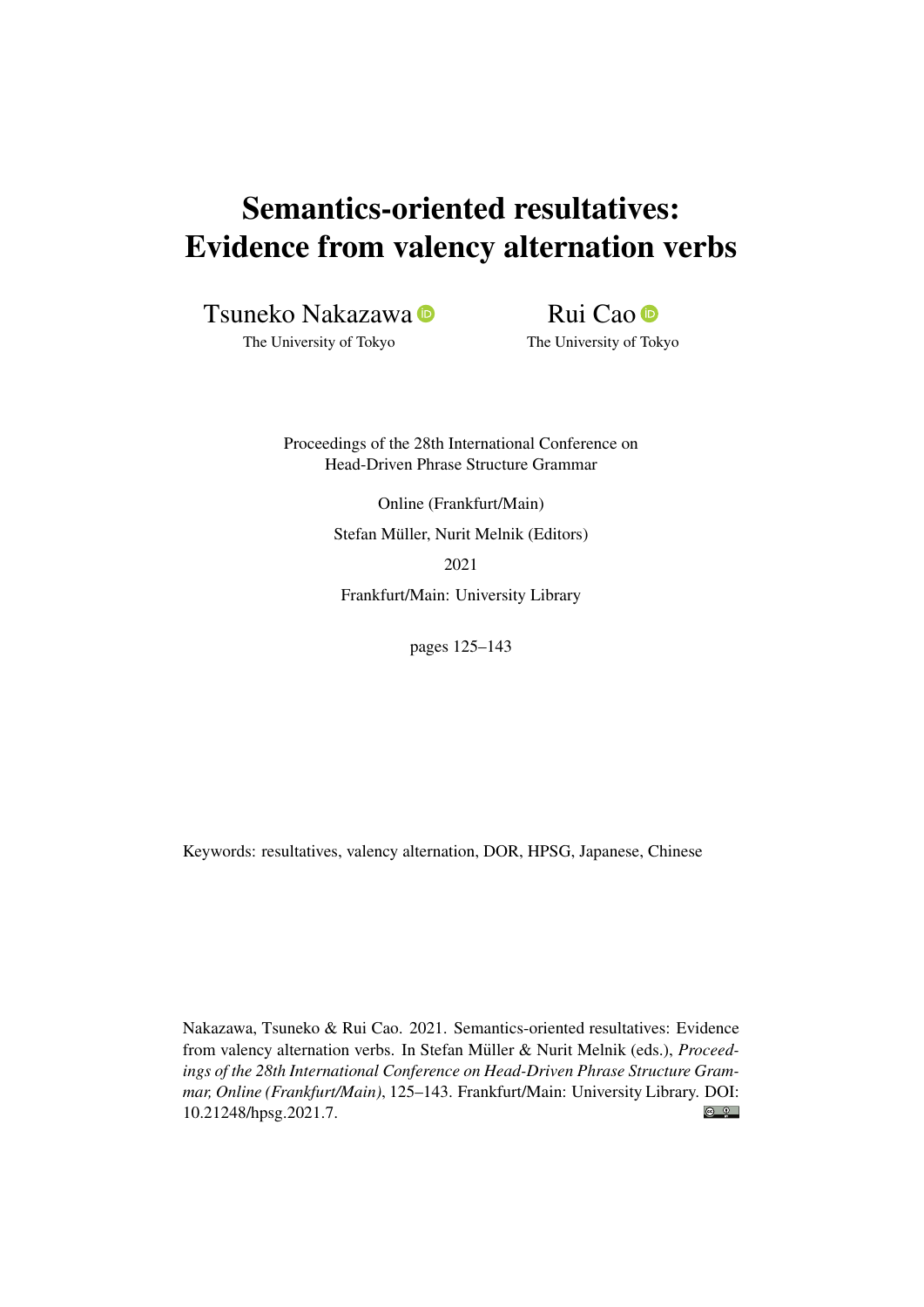#### **Abstract**

Resultative phrases are generally believed to conform to the Direct Object Restriction: that is, they describe the direct object if verbs are transitive. However, some exceptions have occasionally been reported, and this paper investigates the problem by focusing on resultative phrases that occur with the valency alternation verbs in Japanese and Mandarin Chinese. Verbs that license the locative alternation and locatum-subject alternation describe events that involve two arguments, the location and the locatum, which are perceived to concurrently undergo a change of state. It will be shown that resultative phrases with a valency alternation verb can be predicated of either argument regardless of whether it is expressed as direct object. Furthermore, resultative verbal suffixes in Mandarin, interpreted as description of either the location or the locatum, give rise to the locative alternation while their interpretation remains the same. Thus, it is claimed that in Japanese and Mandarin, the predication relation of resultative phrases is not determined by the grammatical function of arguments as generally believed, but rather by the lexical semantics of the verbs.

# **1 Introduction**

It is generally claimed that resultative phrases in Japanese are similar to those in English in that they obey the Direct Object Restriction, i.e. they are predicated of the direct object of transitive verbs, or the subject of unaccusative intransitive verbs (Simpson, 1983). However, some authors have pointed out examples that do not follow the generalization. (In the following examples, resultative phrases are underlined while the NPs whose referents are described by resultative phrases are in bold.)

(1) otoko-wa **kabe**-ni penki-o aka-ku nut-ta*.* man-TOP wall-LOC paint-ACC red-KU smear-PAST '(lit.) The man smeared paint on the wall (so that it became) red.'

(Nitta, 2002: 52)

The resultative phrase *aka*-*ku* 'red' describes the oblique NP *kabe* 'wall' rather than the direct object *penki* 'paint,' and the acceptability contrasts with the well-known pair of examples, which shows that the predication relation between resultative phrases and argument NPs is syntactically constrained in English.

(2) a. John loaded **the wagon** full with hay. b. \*John loaded **the hay** into the wagon full.

(Williams, 1980: 204)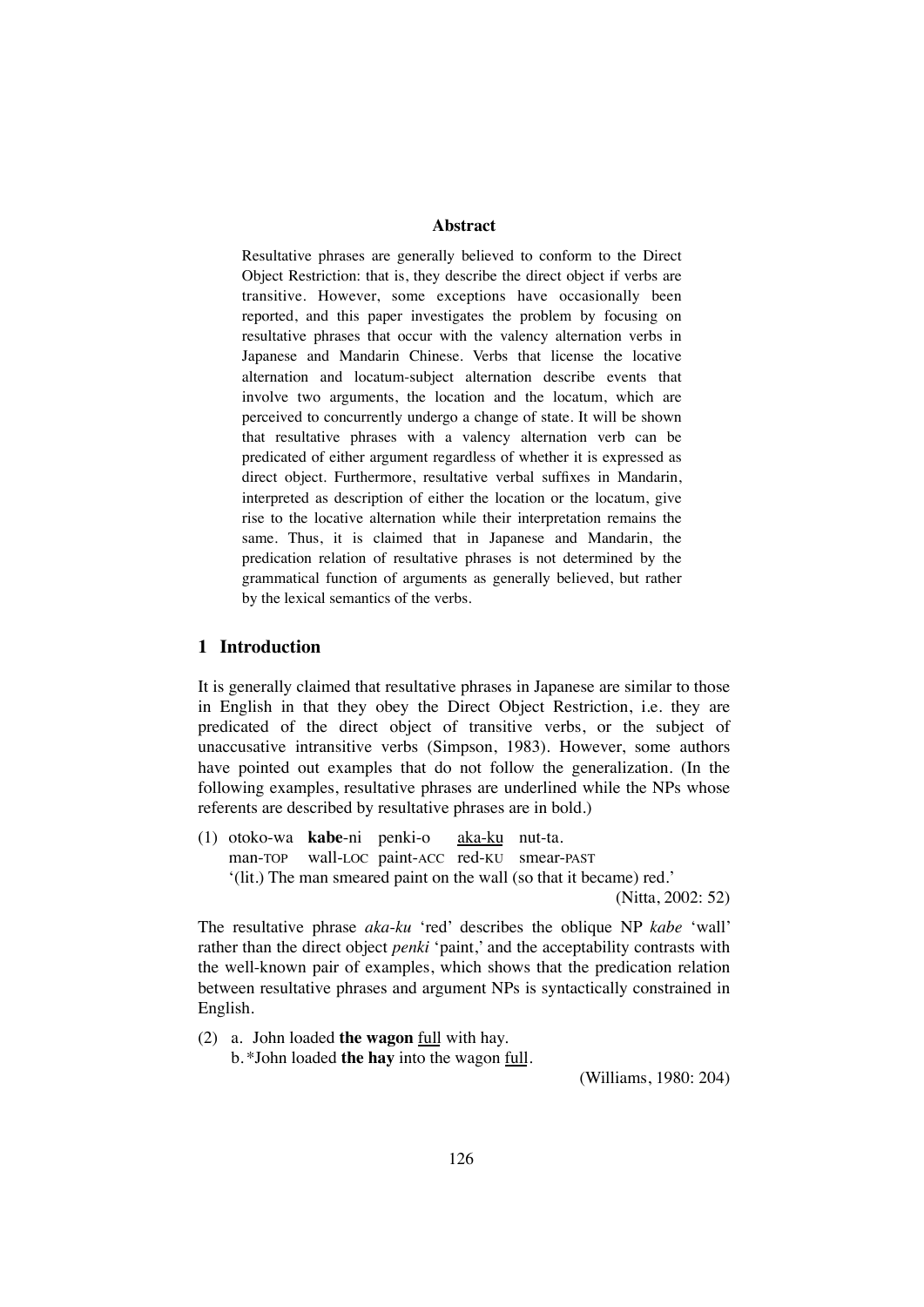Examples in (2) show that resultative phrases in English must be predicated of the direct object while (1) demonstrates that the same syntactic constraint does not apply to Japanese.

Nitta (2002) analyzes the resultative phrase in (1) as an exception and argues that some "verbs of attachment" allow resultative phrases to be predicated of the oblique NP marked with the suffix -*ni* 'on, in, to,' which denotes the goal of attachment. According to him, the exception arises because verbs of attachment describe the events where not only what is attached, but sometimes also what it is attached to can undergo a change of state. While this paper shares his analysis based upon the lexical semantics of verbs, it will show that such resultative phrases are not isolated exceptions, but rather found systematically, and their occurrences are not limited either to the verbs of attachment or to *ni*-marked oblique NPs. In particular, this paper focuses on the verbs of locative alternation. The verb *nur*- 'smear' in (1) and the verb *load* in (2) are locative alternation verbs in Japanese and English respectively. It is claimed that locative alternation verbs allow resultative phrases to be predicated of oblique NPs as well as direct objects.

The phenomenon observed in (1) can also be found in Mandarin Chinese. Cao (2018) argued that resultative verb compounds  $(V_{\text{action}}+V_{\text{result}})$ can go through the locative alternation in Mandarin and the example is shown in  $(3)$ .

- (3) a. Tailang zai-**baisede-huaping**-li cha-man-le meiguihua Tailang LOC-white-vase-LOC put-full-PERF rose '(lit.) Tailang put the roses into the white vase full'
	- b. Tailang yong-meiguihua cha-man-le **baisede-huaping** Tailang with-rose put-full-PERF white-vase '(lit.) Tailang put the white vase full with roses'

(Cao, 2018: 51)

In (3), the V<sub>result</sub> *man* 'full' describes the resultant state of *baisede-huaping* 'white vase' regardless of whether it is expressed as oblique in (3a) or as a direct object in (3b). Apparently (3b) obeys the Direct Object Restriction but (3a) does not.

This paper claims that resultative phrases are predicated of the argument that undergoes a change of state in the event denoted by the main verb. The locative alternation verbs involve two arguments that undergo a change, and consequently allow either argument to be described by a resultative phrase. Furthermore, the predication relation between resultative phrases and arguments of verbs remain constant regardless of which argument appears as the direct object in the alternative syntactic structures. The analysis is cast in Head-driven Phrase Structure Grammar to encode the lexical semantics of locative alternation verbs. The semantic structure triggers the alternative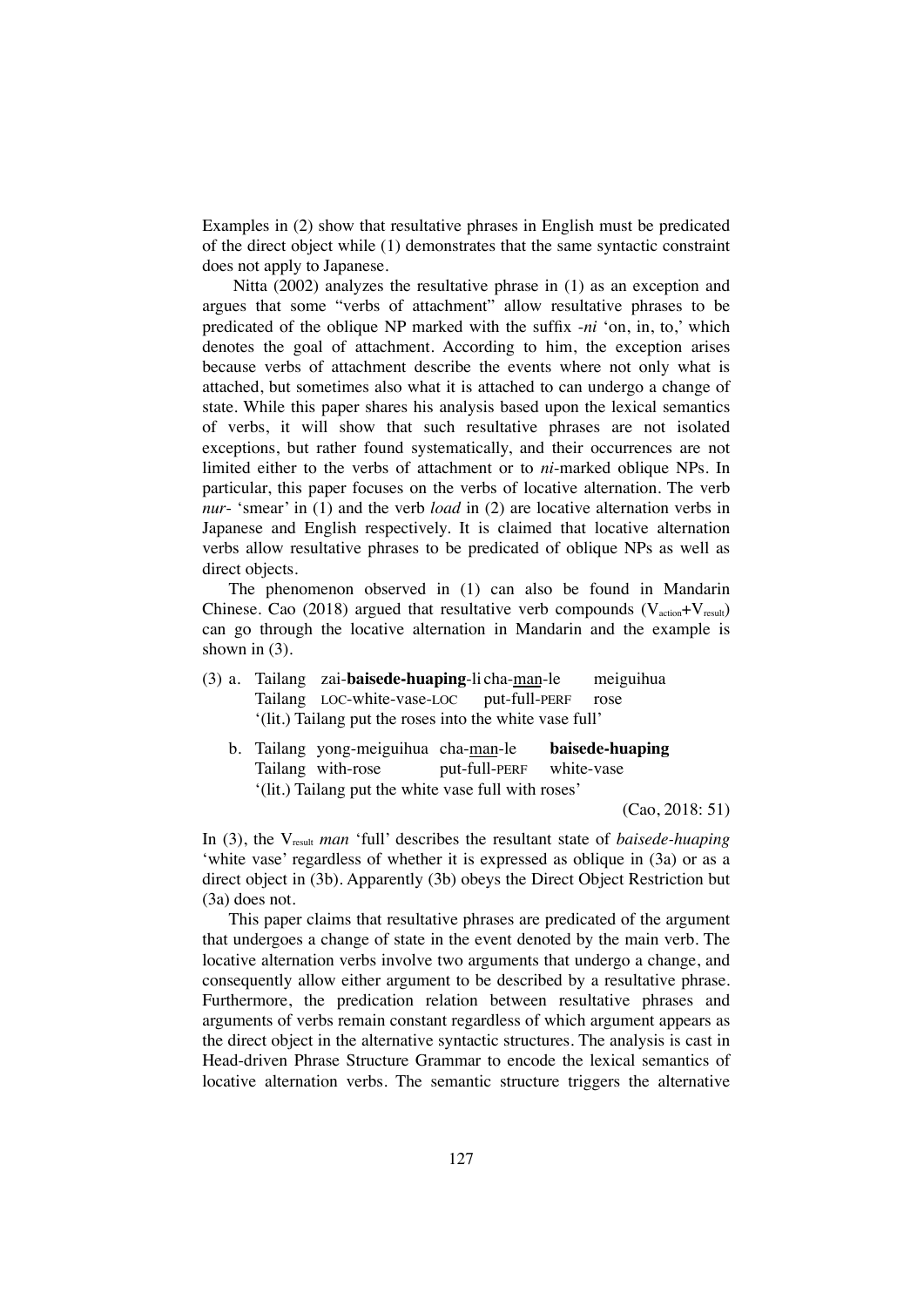syntactic variants while the interpretation of resultative phrases is not anchored to the syntactic realization of arguments, as the Direct Object Restriction predicts, but is analyzed to be tied to the shared semantic representation which identifies two arguments undergoing a change.

# **2 The resultative construction**

Resultative constructions refer to clauses in which, in addition to the main verb (V), there is an additional, secondary predicate known as the result XP, predicating some state that comes about for some participant in the event as a result of the action described by the clause (Beavers, 2016). Some examples in English, Japanese and Mandarin Chinese are given in (4) through (6).

(4) John hammered **the metal** flat.

| $(5)$ John-ga        |                 | <b>kabe-o</b>                | aka-ku nut-ta.   |                        | (Japanese) |
|----------------------|-----------------|------------------------------|------------------|------------------------|------------|
|                      |                 | John-NOM wall-ACC            |                  | red-KU smear-PAST      |            |
|                      |                 | 'John sprayed the wall red.' |                  |                        |            |
| $(6)$ T <sub>a</sub> | ha- <b>vifu</b> |                              | $x$ <i>i</i> -de | $\alpha$ anganiingiing | (Mandarin) |

(6) Ta ba-**yifu** xi-de ganganjingjing. (Mandarin) he BA(ACC)-clothes wash-DE clean '(lit.) He washed the clothes clean.'

The resultant state *flat/aka-ku/ganganjingjing* 'flat/red/clean*'* in the event are caused by the action expressed by the main verb *hammer/nut-/xi-*  'hammer/smear/wash.' Furthermore, there is another type of resultative construction in Mandarin, which is known as resultative verb compounds, exemplified in (7). A resultative verb compound in Mandarin is, very roughly, a compound verb made up of two parts, the first indicating an action and the second the result of that action (Thompson, 1973). In other words, resultatives are expressed as the second component of the verb compound. Similarly to (6), the resultant state *kai/hong* 'open/red' in (8) and (9) are caused by the action expressed by the main verb *la-/tu-* 'pull/smear.'

- (7) La-kai 'pull-open'( $V_{\text{action}} + V_{\text{result}}$ )
- (8) Ta la-kai-le **men**. He pull-open-PERF door 'He pulled the door open.'
- (9) John tu-hong-le **qiangmian**. John smear-(become) red-PERF wall 'John smeared the wall red.'

Regardless of whether a result is expressed by resultative phrases or resultative verb compounds, they are generally believed to conform to the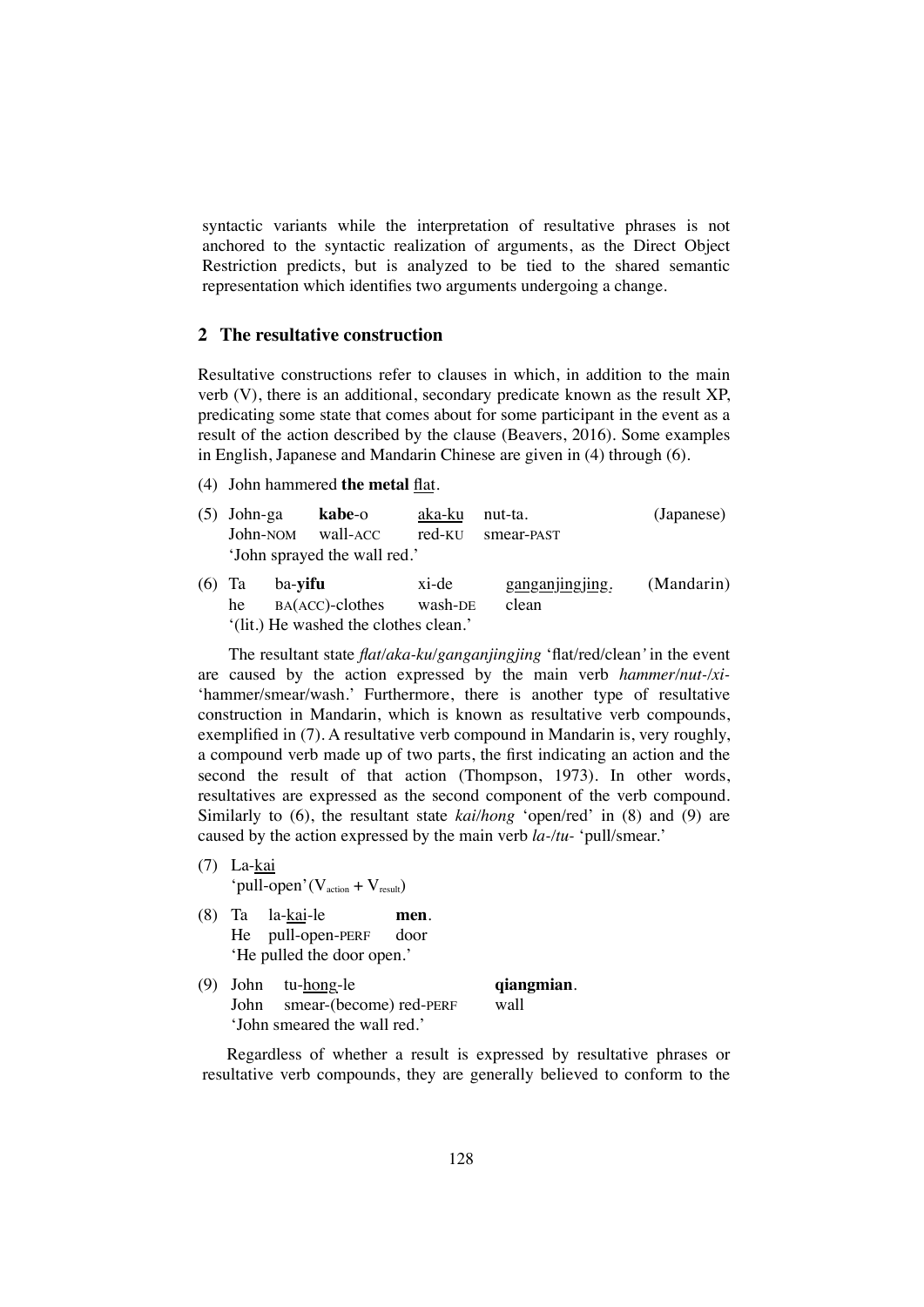Direct Object Restriction (the DOR henceforth). The DOR, originally observed by Simpson (1983), and later dubbed by Levin & Rappaport Hovav (1995), states that a resultative phrase in English licensed by a transitive verb is predicated of the postverbal NP, but may not be predicated of a subject or of an oblique complement as shown in (10). Examples (11) and (12) demonstrate that the DOR is equally applicable to Japanese and Mandarin, respectively.

(10)John smeared the **wall** red.

| $(11)$ John-ga         | kabe-o                       | akaku | nut-ta.    | (Japanese) |
|------------------------|------------------------------|-------|------------|------------|
| John-NOM               | wall-ACC                     | red   | smear-PAST |            |
|                        | 'John smeared the wall red.' |       |            |            |
| $(12)$ John tu-hong-le |                              |       | qiangmian. | (Mandarin) |
| John                   | smear-(become)red-PERF       |       | wall       |            |
|                        | 'John smeared the wall red.' |       |            |            |

In the examples above, *red* in English, *akaku* 'red' in Japanese, *hong* 'red' in Mandarin are the resultatives, and they all describe the state of the *wall*, *kabe* 'wall' or *qiagmian* 'wall,' which is the direct object of the verb.

Semantically, Washio (1997), analyzing the Japanese resultative construction, classifies the semantic relations between the main verbs and resultative phrases into "weak" and "strong." "Weak resultatives" describe a result which is predictable from the event denoted by the main verb; resultatives are "strong" if an unpredictable result is described. English and Mandarin allow both strong and weak resultatives, while Japanese only allows weak resultatives according to Washio (1997). Some examples of English and Mandarin are shown below as (13) and (14).

# (13)English

|                 | a. The horses dragged the <b>logs</b> smooth. |                                          |         |           |          |
|-----------------|-----------------------------------------------|------------------------------------------|---------|-----------|----------|
|                 | b. I froze the ice cream solid.               | (Weak)                                   |         |           |          |
| $(14)$ Mandarin |                                               |                                          |         |           |          |
|                 |                                               | a. Na-tiao-gou fei-xing-le               |         | wo-baba.  | (Strong) |
|                 |                                               | that-CL-dog bark-awake-PREF              |         | my-father |          |
|                 |                                               | 'That dog barked my father awake.'       |         |           |          |
|                 | b. John ti-po-le                              |                                          | qiuxie. |           | (Weak)   |
|                 |                                               | John kick-broken-PREF                    | sneaker |           |          |
|                 |                                               | '(lit.) John kicked the sneaker broken.' |         |           |          |

Thus, while English, Japanese and Mandarin all seem to follow the DOR in basic cases, the semantic property of resultative phrases is more restricted than those in English and Mandarin. In the following sections, however, a closer look at the predication relation of resultative phrases reveals that Japanese and Mandarin are more permissive in that they allow resultative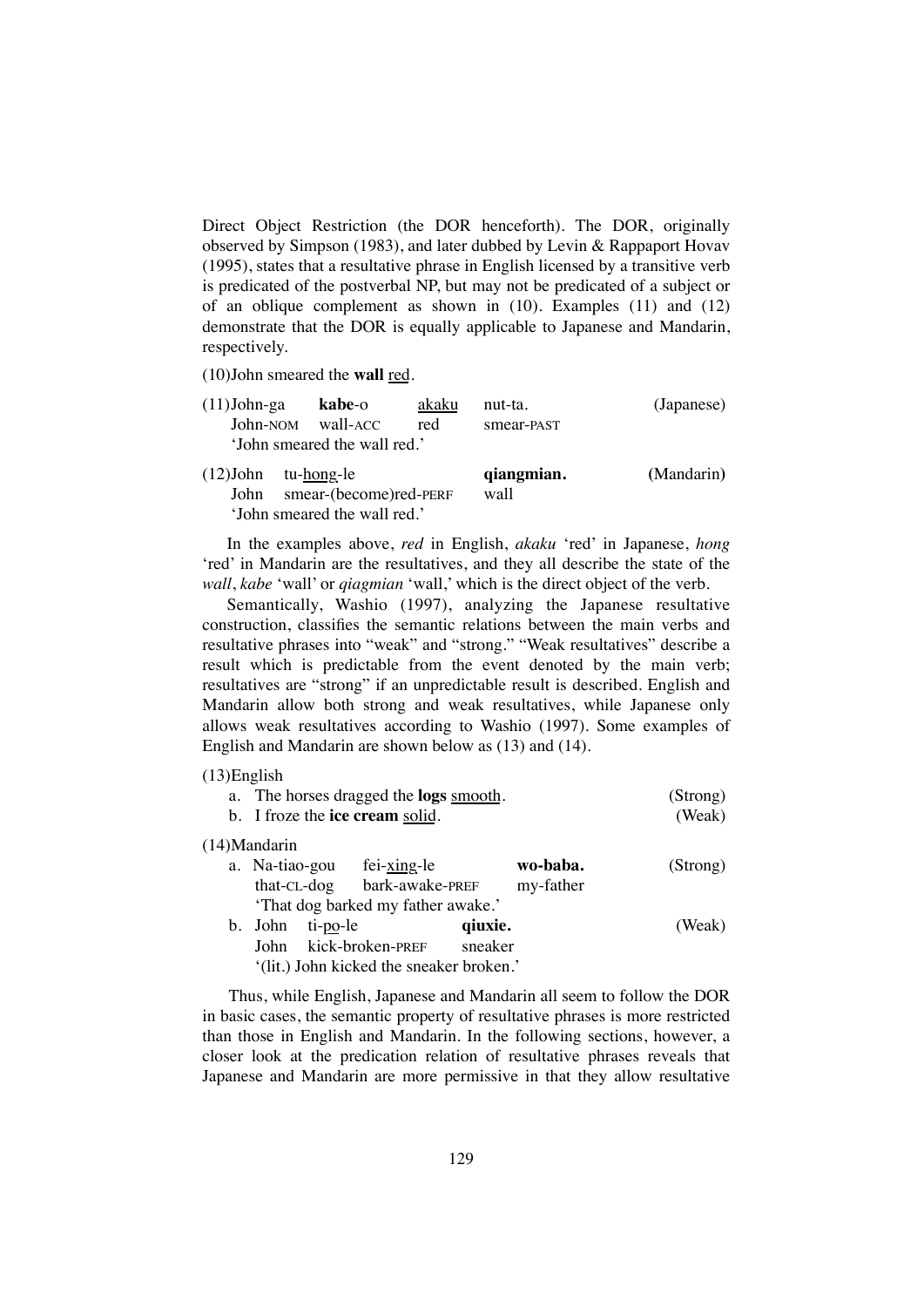phrases to be predicated of arguments that are expressed as oblique NPs.

# **3 Valency alternation verbs in Japanese**

This section discusses resultative phrases that appear in the locative alternation construction as well as the locatum-subject alternation construction in Japanese.

# **3.1 The resultative construction in Japanese**

It has been long understood (e.g. Kageyama, 1996) that resultative phrases in Japanese follow the DOR as is the case with English.<sup>1</sup> The previous example (5), repeated here, and (15) show the resultative phrases describing the referent of direct object.

| $(5)$ John-ga     | kabe-o                       | aka-ku nut-ta. |                   |  |  |  |
|-------------------|------------------------------|----------------|-------------------|--|--|--|
| John-NOM wall-ACC |                              |                | red-KU smear-PAST |  |  |  |
|                   | 'John sprayed the wall red.' |                |                   |  |  |  |

| $(15)$ Taro-ga                   | kabin-o                     | konagona-ni <sup>2</sup> kowasi-ta. |            |  |  |  |
|----------------------------------|-----------------------------|-------------------------------------|------------|--|--|--|
|                                  | Taro-NOM vase-ACC pieces-NI |                                     | break-PAST |  |  |  |
| 'Taro broke a vase into pieces.' |                             |                                     |            |  |  |  |

Since resultative phrases describe a result of a change, it follows that the verbs which allow a resultative phrase generally express an event involving a change of state of the direct object. Some authors further conclude that, unlike English, verbs that appear in the Japanese resultative construction must encode such a change as part of their lexical semantics, distinguishing those verbs as "affected-theme transitives" (Koizumi, 1994), or "change-ofstate verbs" (Kageyama, 1996 and 2001). For example, unlike the English counterpart, the Japanese verb of applying force *tatak*- 'hit, beat, pound' does not allow a resultative phrase, e.g. \**usu-ku tatak-u* '(lit.) pound thin,' because the state change of the theme argument is not entailed by the verb although it may be likely (Washio, 1997: 9).

Furthermore, the Japanese resultative construction allows only "weak resultatives" (Washio, 1997), or "Type B resultatives" (Iwata, 2006), i.e.

<sup>1</sup>Although this paper deals with transitive verbs, resultative phrases in Japanese also cooccur with unaccusative intransitive verbs describing the referent of subject as characterized by the DOR. Among the Simpson's analyses (1983: 146-147), however, a fake object, e.g. *I laughed myself sick*, or an unsubcategorized object, e.g. *I ate him out of house and home*, are not allowed in Japanese.

2 Resultative phrases are morphologically marked by the suffix -*ku* as in (5) or -*ni* in (15), depending on their syntactic categories; the difference of those suffixes have no significant consequences for the analysis.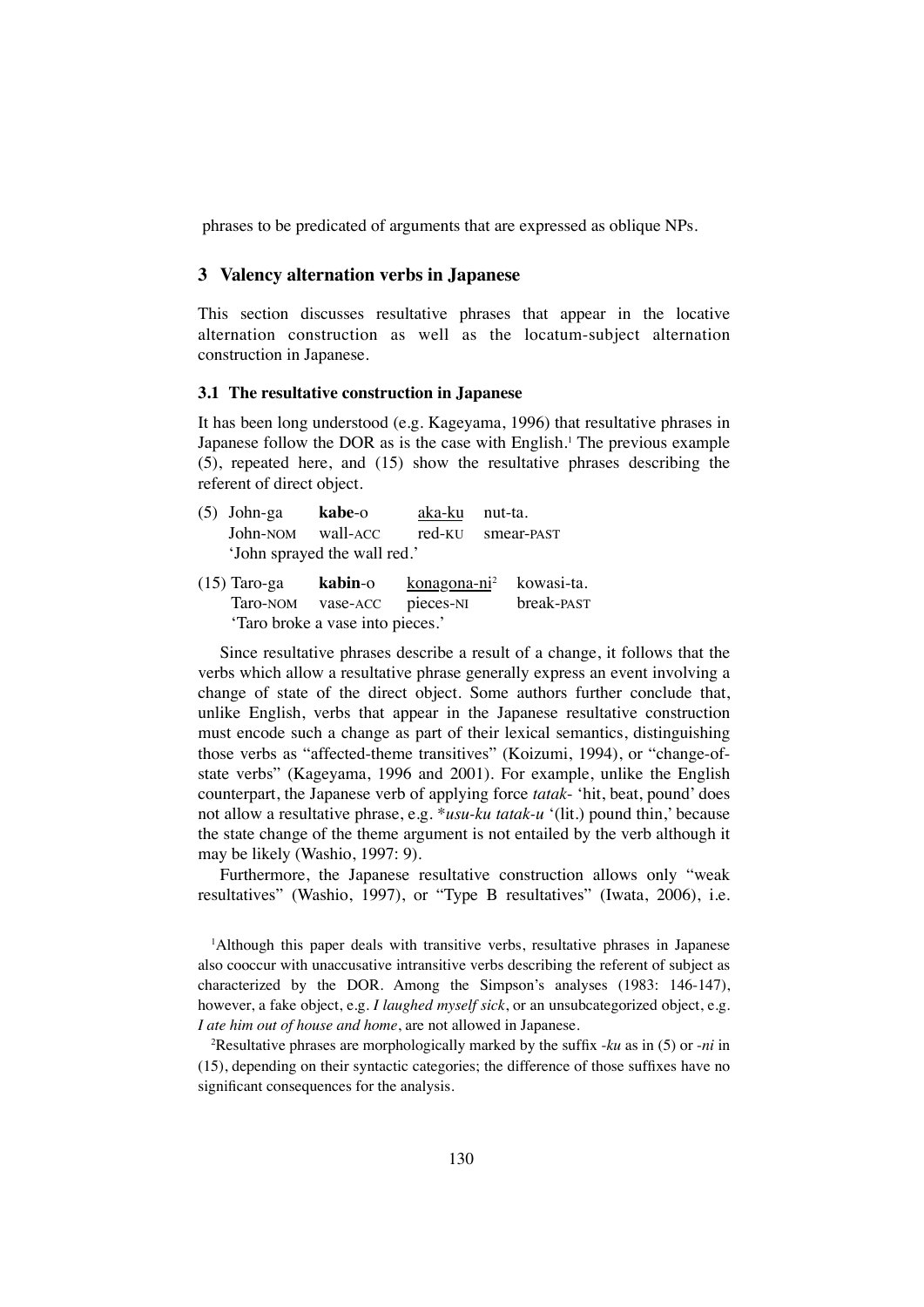resultative phrases that describe a predictable result. The sentence *The horses dragged the logs smooth* in (13a) has no well-formed Japanese equivalent because, it is claimed, logs' being smooth is not a result predictable from horses' dragging them (Washio, 1997). Thus, the semantic representation of the verbs contains not only a change of state of an argument but also a reference to a specific result.

## **3.2 Goal-oriented resultatives**

Although it is generally claimed that resultative phrases in Japanese also obey the DOR as described in the previous section, some authors (e.g. Nitta, 2002; Miyakoshi, 2006) have pointed out the examples that do not follow the generalization: e.g. in the previous example (1), repeated here, the resultative *aka-ku* 'red' describes the location argument *kabe* 'wall' expressed as an oblique; the resultative *siro-ku* 'white' in (16) describes the oblique *tenzyouto kabe* 'the ceiling and wall'.

(1) otoko-wa **kabe**-ni penki-o aka-ku nut-ta*.* man-TOP wall-LOC paint-ACC red-KU smear-PAST '(lit.) The man smeared paint on the wall (so that it became) red.'

(Nitta, 2002: 52)

(16) Kyou-wa **tenzyou-to kabe**-ni siro-ku penki-o nut-ta. today-TOP ceiling-and wall-to white-KU paint-ACC spray-PAST '(lit.) Today, (I) sprayed paint on the ceiling and wall white.'

(Miyakoshi, 2006: 9)

Example (16) is considered to be a deviation in that the resultative is predicated of the oblique locative. Nitta (2002) calls such examples *ni* 'to' marked NP resultatives and Miyakoshi (2006) goal-oriented resultatives, and both authors attribute the deviation of the predication relation to the event structure of spraying: if paint is sprayed on a wall, the wall necessarily undergo a change of color, thus allowing a resultative phrase to describe the wall.

However, the oblique NPs which resultative phrases are predicated of are not limited to the *ni*-marked NP, and the next section shows that what is crucial for the acceptability of (1) and (16) is not the locative NP but the locative alternation verb *nut-ta* 'smeared, sprayed'.

#### **3.3 Location-oriented resultatives in the locative alternation**

Levin (1993: 118) characterizes the locative alternation verbs as describing events of "covering surfaces and putting things into containers," and they exhibit alternative argument structures: for example, English locative alternation verb *load* allows the location argument *the wagon* to be expressed either as direct object *John loaded the wagon with hay*, or an oblique *John*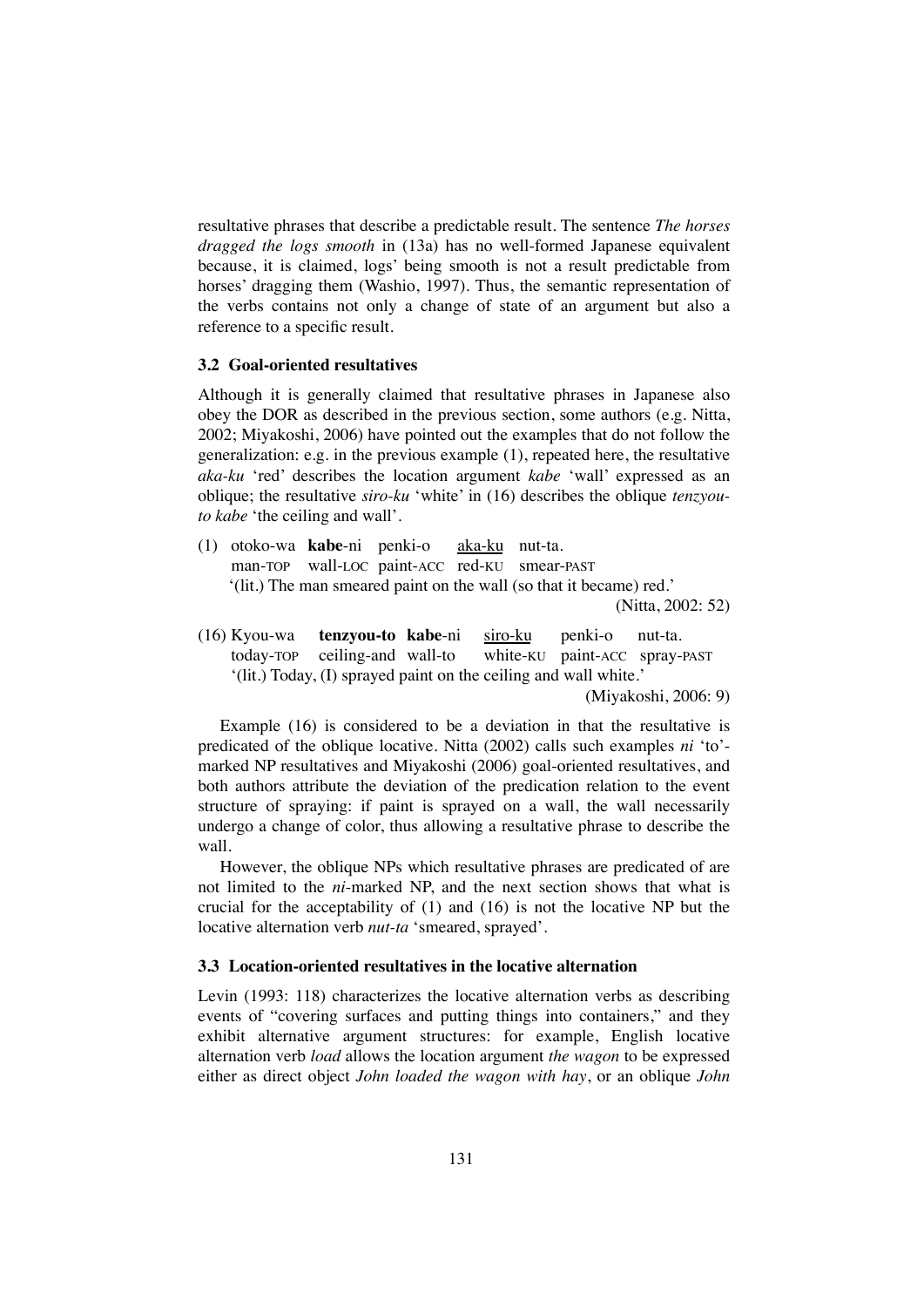*loaded the hay into the wagon*. However, since the DOR predicts that a resultative phrase is predicated of the direct object, the location can be described by a resultative phrase only when it appears as direct object, as confirmed in (2) in Section 1, repeated here.

(2) a. John loaded **the wagon** full with hay.

b.\* John loaded the hay into **the wagon** full.

(Williams, 1980: 204)

The resultative phrase *full*, which describes the state of *the wagon*, is acceptable only when *the wagon* is expressed as the direct object.

The verb *nut-ta* 'sprayed' in (16) is a locative alternation verb in Japanese. Unlike the English locative alternation verb *load* in (2), however, the verb allows the location-oriented resultative *siro-ku* 'white' in both alternative syntactic structures.

- (17) a. Kyou-wa **tenzyou-to kabe**-o siro-ku penki-de nut-ta. today-TOPceiling-and wall-ACC white-KU paint-with spray-PAST 'Today, (I) sprayed the ceiling and wall white with paint.'
	- b. Kyou-wa **tenzyou-to kabe**-ni siro-ku penki-o nut-ta. (=(16)) today-TOPceiling-and wall-to white-KU paint-ACC spray-PAST '(lit.) Today, (I) sprayed paint on the ceiling and wall white.'

Locative alternation verbs generally involve two arguments (in addition to the agent if the verb is transitive): the locatum argument that corresponds to what moves, and the location argument that corresponds to the goal of motion: e.g., *penki* 'paint' in (17) is the locatum argument, and *tenzyo-to kabe* 'the ceiling and wall' is the location argument. As many authors argue (e.g. Pinker, 1989), verbs' ability to participate in the locative alternation is lexically constrained: they describe the events where both arguments are perceived to concurrently undergo a change of state or position. The simultaneous changes give rise to alternative syntactic structures that map a distinct argument, i.e. *tenzyo-to kabe* 'the ceiling and wall' in (17a) and *penki*  'paint' in (17b), to the direct object.

This paper claims that resultative phrases in Japanese, as well as those in Mandarin discussed in Section 4, are predicated of the argument that undergoes a change of state in the event denoted by the main verb. That is, the predication relation of resultative phrases is determined by the lexical semantics of verbs, rather than syntactic structures they appear in. Thus, the location-oriented resultative phrase *siroku* 'white' is predicated of the location argument *tenzyo-to kabe* 'the ceiling and wall' regardless of whether the argument appears as the direct object in (17a) or as an oblique in (17b). Furthermore, the next section shows that locative alternation verbs allow not only the location argument but also the locatum argument to be described by a resultative phrase in either syntactic alternative.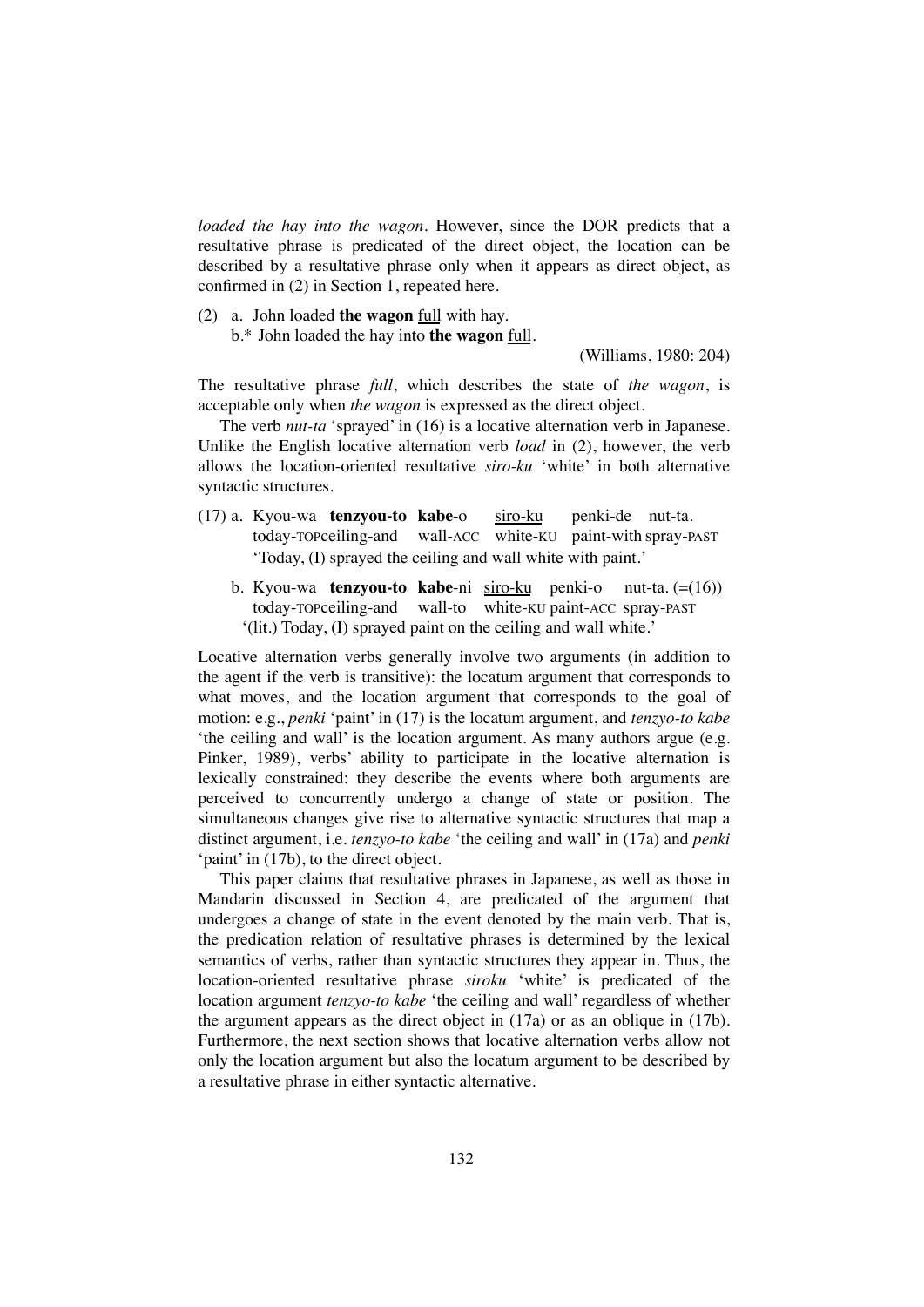#### **3.4 Locatum-oriented resultatives in the locative alternation**

The next examples show that a resultative phrase can be predicated of the locatum argument of locative alternation verbs in Japanese, whether it is expressed as direct object or as an oblique. The verb *mai-* 'bind, wind' in (18a) and (18b) is another locative alternation verb in Japanese, although the English counterpart *wind* is not an alternation verb. The locatum argument *houtai* 'bandage' is expressed as direct object in (18a) and described by the resultative phrase *atuku* 'thick,' conforming to the DOR. The resultative phrase can, however, also be predicated of the locatum argument expressed as *de*-marked oblique NP in (18b). The example is taken (and simplified) from the BCCWJ-NT corpus.

| $(18)$ a. me-no-ue-ni                                         | houtai-o           | atuku | mai-ta.                  |
|---------------------------------------------------------------|--------------------|-------|--------------------------|
| eye-GEN-top-LOC                                               | bandage-ACC thick  |       | bind-PAST                |
| '(Someone) bound a bandage thick on top of eyes.'             |                    |       |                          |
| $b.$ me-no-ue-o                                               | houtai-de          | atuku | mai-ta.                  |
| eye-GEN-top-ACC                                               | bandage-with thick |       | bind-PAST                |
| (lit.) (Someone) bound the top of eyes with a bandage thick.' |                    |       |                          |
|                                                               |                    |       | [Nijo, 2000; simplified] |

Although English locative alternation verbs, e.g. *spray,* allow a resultative phrase to be predicated of the locatum argument also, the argument must appear as direct object, as shown in (19).

(19) a. John sprayed **paint** thick on the wall.

b.\*John sprayed the wall with **paint** thick.

The Japanese examples in (18) show that the oblique NPs which resultative phrases are predicated of are not limited to *ni*-marked locative NPs, and provide strong evidence that what is crucial for the oblique-oriented resultatives is the locative alternation verbs, which lexically encode multiple arguments that undergo a change of state. Note that, as the examples in (17) and (18) show, there is no syntactic clue as to which argument a resultative phrase is predicated of, and a resultative phrase is interpreted on the semantic basis.

# **3.5 Resultatives in the locatum-subject alternation: further evidence**

The locatum-subject alternation (Levin, 1993: 81) provides further evidence for the semantic nature of constraints on the Japanese resultative construction. Locatum-subject alternation verbs also involve locatum and location arguments, which undergo a change of state. In the alternative syntactic structures, the locatum argument is expressed either as an oblique or the subject: e.g. *water* in *He filled a bottle with water*/*Water filled a bottle*. Levin (1993) shows that in English, only *fill*-type verbs, which require the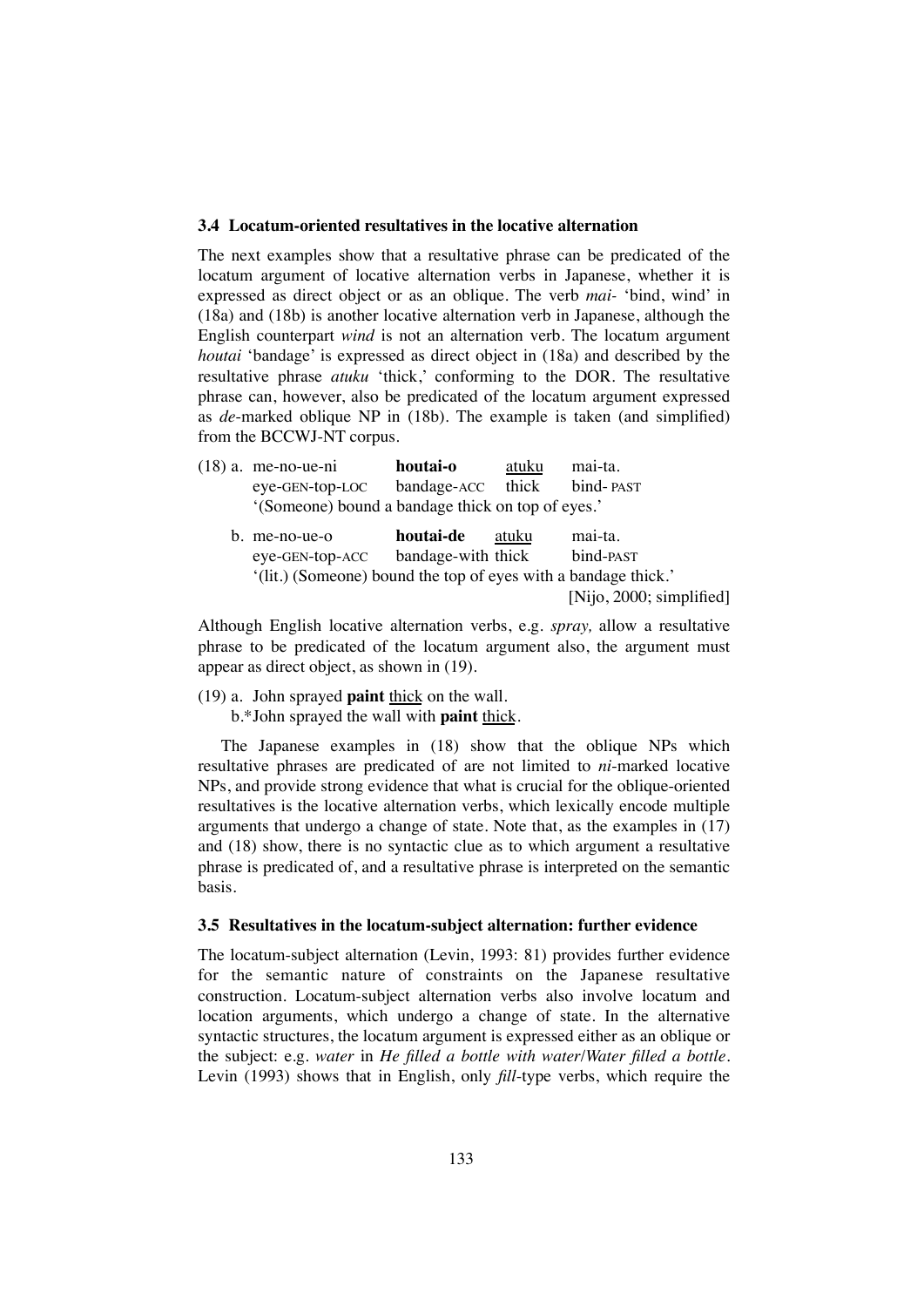location argument to appear as direct object, license the locatum subject alternation. In Japanese, however, *mita-su* 'fill' is a locative alternation verb and some locative alternation verbs also appear in the locatum-subject alternation. Consequently, the variant (20b) with the locatum oblique appears both in the locative alternation (20a and 20b) and in the locatum-subject alternation (20b and 20c).

- (20) a. Taro-ga bin-ni mizu-o mitas-ita. Taro-NOM bottle-to water-with fill-PAST '(lit.) Taro filled water in a bottle.'
	- b. Taro-ga bin-o mizu-de mitas-ita. Taro-NOM bottle-ACC water-with fill-PAST 'Taro filled a bottle with water.'
	- c. mizu-ga bin-o mitas-ita. water-NOM bottle-ACC fill-PAST 'Water filled a bottle.'

While Sections 3.3 and 3.4 demonstrated resultatives that appear in the locative alternation, the corpus data show that a resultative phrase can be predicated of either argument in the locatum-subject variant (such as 20c) as well. The resultative phrase *ike-no-you-ni* 'pond-like' describes the location argument *kubon-da-tokoro* 'a hollow' in (21). Since the location is expressed as direct object, the predication relation is equally predicted either syntactically or semantically.

(21) sizuku-ga […]**kubon-da tokoro**-o ike-no-you-ni mitas-i, ... drop-NOM subside-PAST place-ACC pond-GEN-appearance-NI fill-and '(lit.) Big drops (of water) filled a hollow (in the ground) like a pond ...' [Zola, 2003; simplified]

Unlike the syntactic prediction by the DOR, however, the locatum subject can also be described by a resultative phrase as demonstrated in (22).

(22)**tanihyouga-**ga atu-ku tani-o mitas-i ... valley.glacier-NOM thick-KU valley-ACC fill-and ... '(lit.) The valley glacier fills the valley thick ... '

[Takahashi, 2006; simplified]

The resultative phrase *atuk-u* 'thick' describes the spatial configuration of the locatum subject *tani-hyouga* 'valley glacier' that results from its motion.

These examples together with those in the previous sections show that the predication relation of resultative phrases is not constrained by the syntactic realization of arguments but by the lexical semantics of verbs. Generally, a resultative phrase can be predicated of either argument in a single variant, and of the same argument in either syntactic variant.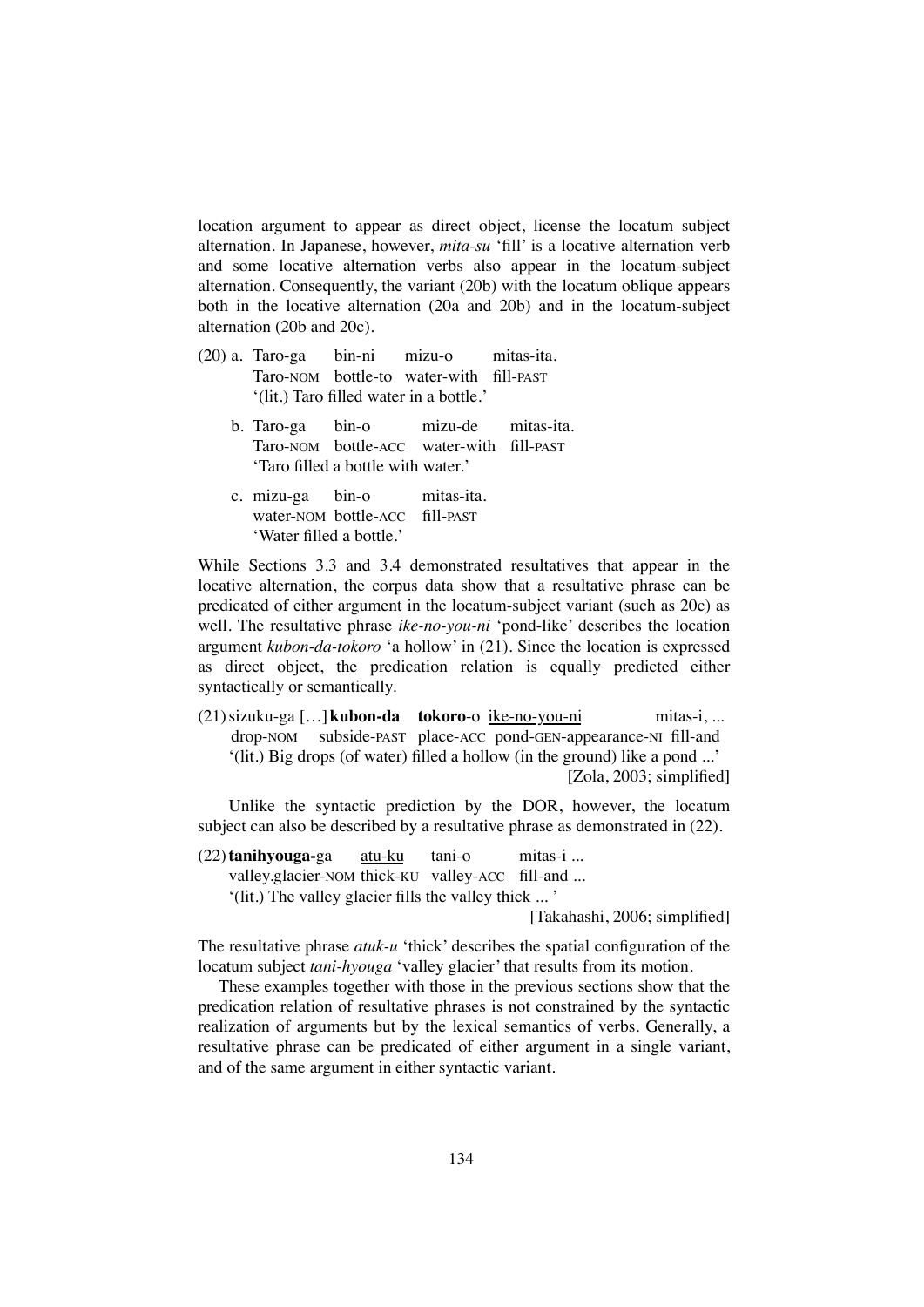# **4 Valency alternation verbs in Mandarin Chinese**

This section will introduce the locative alternation in Mandarin first and then analyze the resultative phrases and resultative verb compounds that appear in locative alternation construction. It is shown that Mandarin, as well as Japanese, allows locatum/location-oriented resultatives in alternative syntactic structures of the locative alternation.

# **4.1 Locative alternation verbs**

Mandarin also has locative alternation verbs such as the verb *tu* 'smear' and *pu* 'spread' in examples (23) and (24) respectively:

| (23) a. locatum-as-object variant |                                           |            |             |            |           |
|-----------------------------------|-------------------------------------------|------------|-------------|------------|-----------|
|                                   | John zai-qiangmian-shang                  |            | tu-le       |            | youqi.    |
| John                              | LOC-wall-LOC                              |            | smear-PERF  |            | paint     |
|                                   | 'John smeared the paint on the wall.'     |            |             |            |           |
|                                   | b. location-as-object variant             |            |             |            |           |
| John                              | yong-youqi                                | tu-le      |             | qiangmian. |           |
| John                              | with-paint                                | smear-PERF |             | wall       |           |
|                                   | 'John smeared the wall with paint.'       |            |             |            |           |
|                                   | (24) a. locatum-as-object variant         |            |             |            |           |
|                                   | John zai-zhuozi-shang                     | pu-le      |             |            | baozhi.   |
| John                              | LOC-Wall-LOC                              |            | spread-PERF |            | newspaper |
|                                   | 'John spread the newspaper on the table.' |            |             |            |           |
|                                   | b. location-as-object variant             |            |             |            |           |
| John                              | yong-baozhi                               | pu-le      |             | zhuozi.    |           |
| John                              | with-newspaper spread-PERF                |            |             | table      |           |
|                                   | 'John spread the table with newspaper.'   |            |             |            |           |

Pinker (1989) argues that a necessary criterion for a verb to participate in the locative alternation is that the verb allows the description of either a type of motion of the locatum argument or an end state of the location argument. A sentence like (23a), in which the locatum (*youqi* 'paint') is the direct object of the verb *tu* 'smear,' is called locatum-as-object variant. In locatum-asobject variant, the locatum argument *youqi* 'paint' undergoes a change of location, which is a type of motion. A sentence like (23b), in which the location (*qiangmian* 'wall') is the direct object of the verb *tu* 'smear' is called location-as-object variant. In location-as-object variant, the location argument *qiangmian* 'wall' undergoes a change of state.

# **4.2 Location-oriented resultatives in the locative alternation**

This section will discuss the location-oriented resultatives that appear as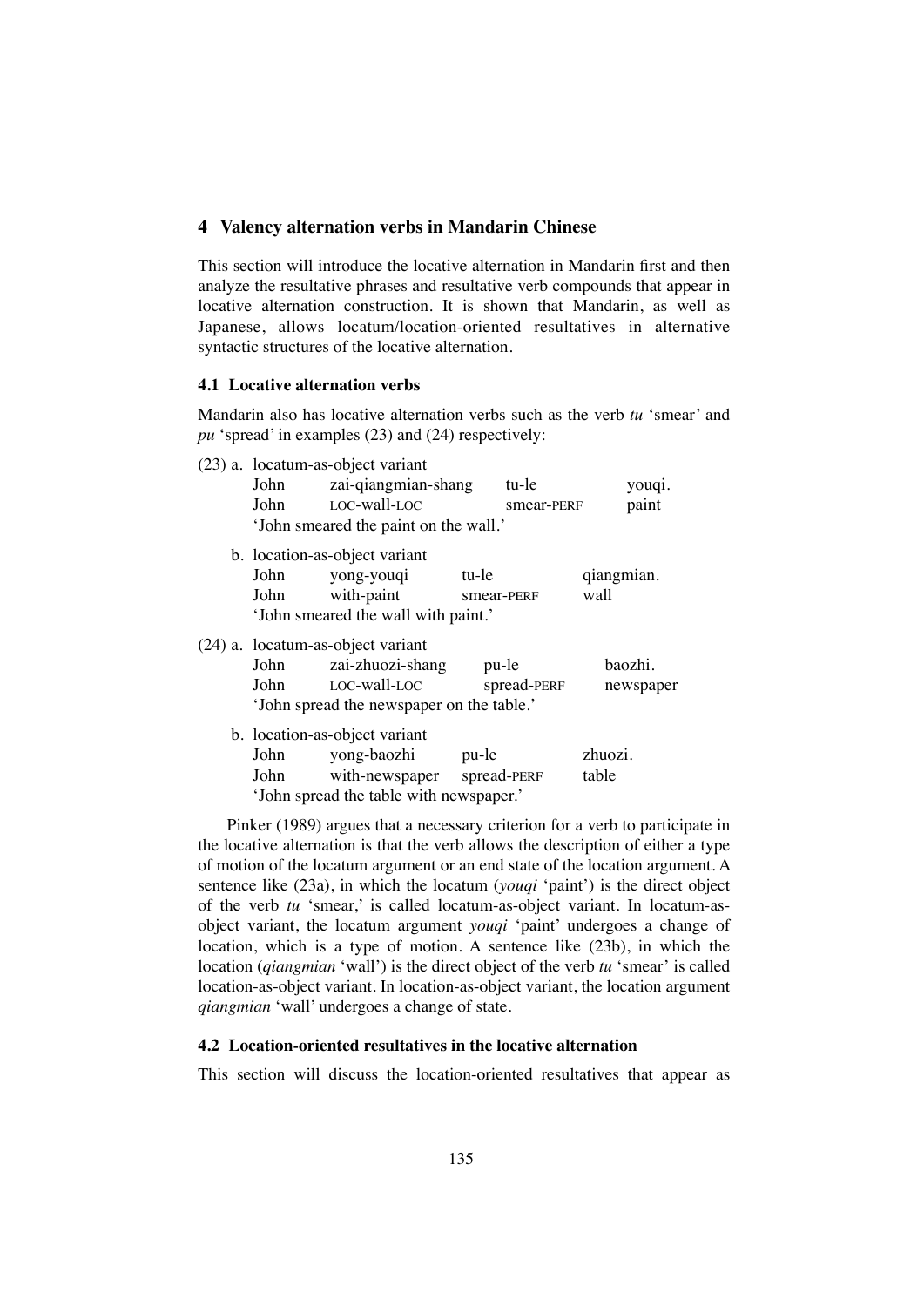resultative phrases with locative alternation verbs, and those that appear as the second component  $(V_{result})$  of resultative verb compounds in Mandarin.

The verb *bie* 'fasten' is a locative alternation verb as shown in (25). A location-oriented resultative *jinjinde* 'tight' appears in both locatum-as-object and location-as-object variants respectively.

- (25) a. Mary zai-**toufa**-shang jinjinde bie-le san-ge-faqia Mary LOC-hair-LOC tight fasten-PERF three-CL-hairpin '(lit.) Mary fastened three hair pins on her hair tightly.'
	- b. Mary yong-san-ge-faqia jinjinde bie-le **toufa** Mary with-three-CL-hairpin tight fasten-PERF hair '(lit.) Mary fastened her hair tightly with three hair pins.'

In (25), the resultative phrase *jinjinde* 'tight' describes the resultant state of the location argument *toufa* 'hair,' regardless of whether the location is expressed as oblique in (25a) or as a direct object in (25b).

Cao (2018) argues that verb compounds can also go through the locative alternation in Mandarin. For instance, the verb *pu '*spread' mentioned in Section 4.1 can form a resultative verb compound if combined with a resultative verbal suffix *man* 'full,' as *pu-man* 'spread-full' in (26), which still can go through the locative alternation. The examples below show that the  $V_{result}$  can be predicted of the location argument of alternation verbs regardless of whether the location is expressed as oblique or as a direct object.

# (26) Location-oriented resultatives

|                                                       |  | a. John zai-zhuozi-shang | pu- <u>man</u> -le         | baozhi |  |
|-------------------------------------------------------|--|--------------------------|----------------------------|--------|--|
|                                                       |  | John LOC-table-LOC       | spread-full-PERF newspaper |        |  |
| '(lit.) John spread the newspaper on the table full.' |  |                          |                            |        |  |

|                                                    |  | b. John yong-baozhi | pu- <u>man</u> -le     | zhuozi |  |
|----------------------------------------------------|--|---------------------|------------------------|--------|--|
|                                                    |  | John with-newspaper | spread-full-PERF table |        |  |
| (lit.) John spread the table full with newspaper.' |  |                     |                        |        |  |

Specifically, the V<sub>result</sub> *man* 'full' describes the resultant state of the location argument *zhouzi* 'table' in both variants, whether it is expressed as oblique in (a) or direct object in (b). Apparently, (26b) obeys the DOR but (26a) does not.

The discussion of resultative verb compounds in Mandarin shows that the second component  $(V_{result})$  of resultative verb compounds are actually predicated of the argument that undergoes the change of state in the event denoted by the main verb. In other words, the predication relation of resultatives is determined by the lexical semantics of verbs, rather than the syntactic structures they appear in.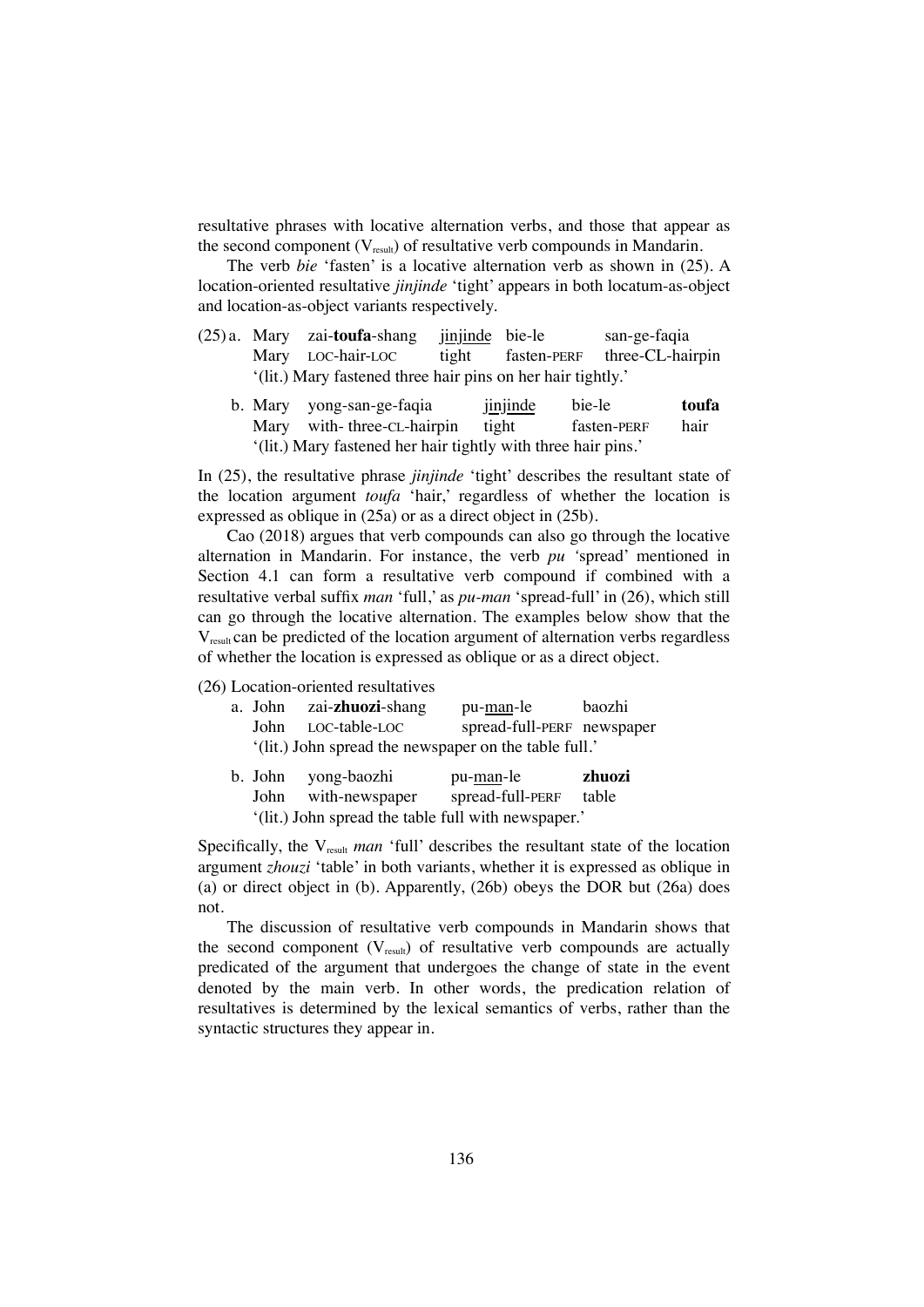#### **4.3 Locatum-oriented resultatives in the locative alternation**

This section will discuss the locatum-oriented resultatives in the locative alternation that appear as a resultative phrase and as the second component of resultative verb compounds.

Examples (27) and (28) show locative alternation verbs *chan* 'wrap' and *gaizhu* 'cover' respectively. In (27a) and (27b), a locatum-oriented resultative *mimi* 'close' appears in both location-object and locatum-object variants.

(27) Locatum-oriented resultatives in the locative alternation

| a. yong- <b>jiaodai</b>                                             |  | mimi chan-le           | yibian | da-daizi                    |  |
|---------------------------------------------------------------------|--|------------------------|--------|-----------------------------|--|
| with-sellotape                                                      |  | close wrap-PERF around |        | big-bag                     |  |
| (iit.) (someone) wrapped the sellotape around the big bag closely.' |  |                        |        |                             |  |
|                                                                     |  |                        |        | [Wobubai, 2017; simplified] |  |

| b. zai-da-daizi-shang                                          | mimi chan-le                     | yibian <b>jiaodai</b> |  |
|----------------------------------------------------------------|----------------------------------|-----------------------|--|
| $LOC-big-bag-LOC$                                              | close wrap-PERF around sellotape |                       |  |
| '(lit.) (someone) wrapped the big bag with sellotape closely.' |                                  |                       |  |

In (27), the resultative phrase *mimi* 'close' describes the resultant state of the locatum argument *jiaodai* 'sellotape,' regardless of whether the locatum is expressed as oblique in (27a) or as a direct object in (27b).

Likewise, in (28), the resultative phrase *houhoude* 'thick' describes the resultant state of *baozhi* 'newspaper,' regardless of whether the locatum argument is expressed as oblique in (28a) or as a direct object in (28b).

(28) Locatum-oriented resultatives in the locative alternation

| a. chuanghu                                                | yong- <b>baozhi</b> | houhoude  | gaizhu-le                     |  |
|------------------------------------------------------------|---------------------|-----------|-------------------------------|--|
| window-TOP                                                 | with-newspaper      | thick     | cover-PERF                    |  |
| (lit.) (someone) covered the window with newspaper thick.' |                     |           |                               |  |
|                                                            |                     |           | [Sino News, 2019; simplified] |  |
| h zai-chuanghu-shang                                       | houhoude            | oaizhu-le | haozhi                        |  |

| b. zai-chuanghu-shang                                        | houhoude | gaizhu-le  | baozhi    |  |
|--------------------------------------------------------------|----------|------------|-----------|--|
| LOC-window-LOC                                               | thick    | COVER-PERF | newspaper |  |
| (iit.) (someone) covered the newspaper thick on the window.' |          |            |           |  |

Similarly to *pu* 'spread' mentioned in (26), locative alternation verb *tu '*smear' can appear in a resultative verb compound by combining with a resultative verbal suffix *yun* 'even,' as *tu-yun* 'smear-even,' which still can go through the locative alternation as shown below.

(29) Locatum-oriented resultatives

| a. John                                           | zai-qiangmian-shang tu-yun-le |                 | youqi. |  |
|---------------------------------------------------|-------------------------------|-----------------|--------|--|
| John                                              | LOC-Wall-LOC                  | smear-even-PERF | paint  |  |
| '(lit.) John smeared the paint even on the wall.' |                               |                 |        |  |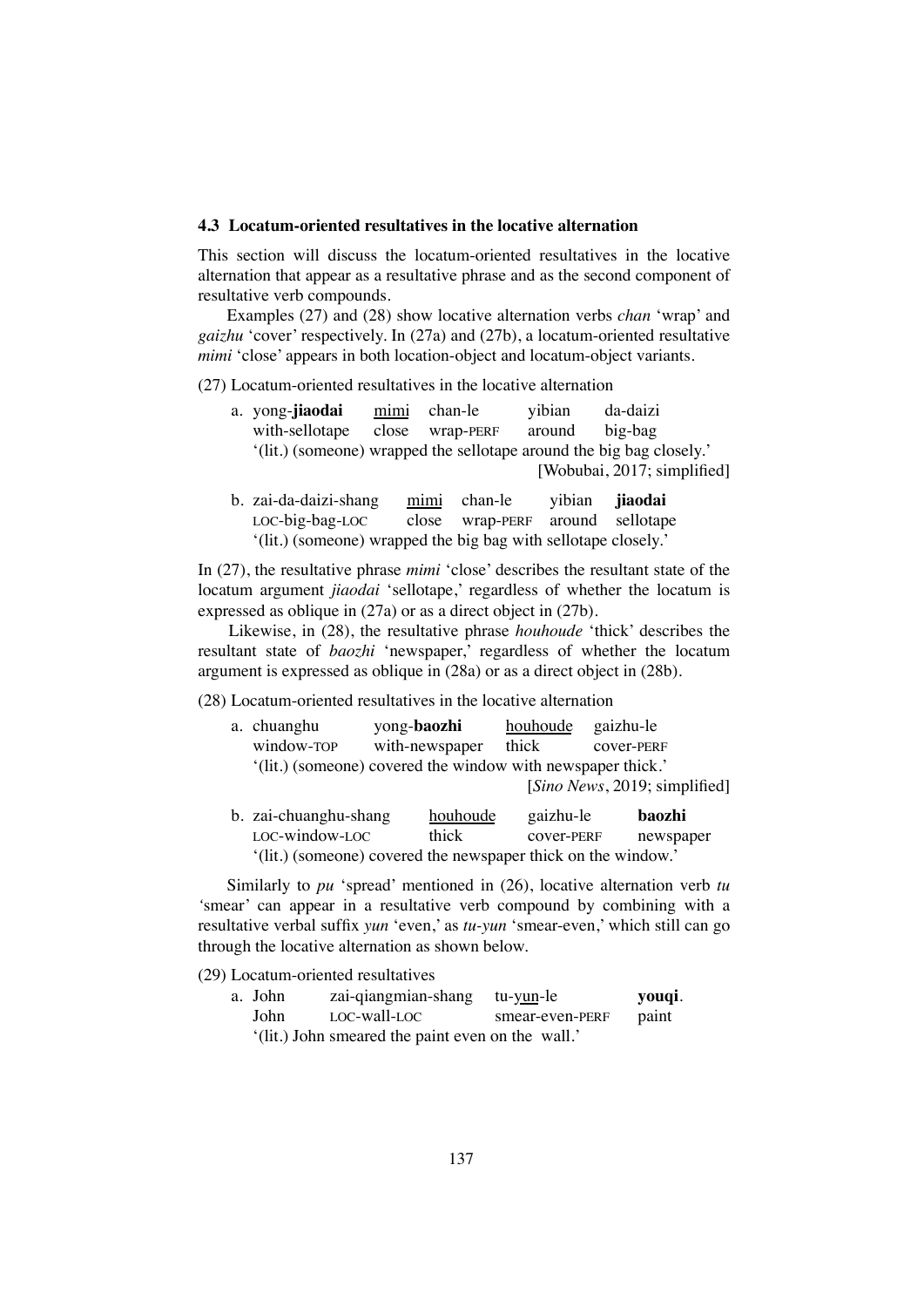| b. John                                         | yong-youqi | tu-y <u>un</u> -le | qiangmian. |
|-------------------------------------------------|------------|--------------------|------------|
| John                                            | with-paint | smear-even-PERF    | wall       |
| '(lit.) John smeared the wall with paint even.' |            |                    |            |

It has been introduced in Section 2 that both resultative phrases and resultative verb compounds are believed to conform to the DOR, and DOR predicts that resultatives are predicated of the direct object. However, in (29) the Vresult *yun* 'even' (the second component of resultative verb compound *tuyun*) describes the state of *youqi* 'paint' in both variants instead of describing the direct object *youqi* in locatum-as-object variant and the direct object *qiangmian* 'wall' in location-as-object variant. That is to say, the resultative *yun* 'even' describes the resultant state of *youqi* 'paint,' regardless of whether the locatum is expressed as a direct object in (29a) or as oblique in (29b).

The analysis of resultative phrases and resultative verb compounds in Mandarin aligns with the discussion of Japanese resultatives, and provides evidence for the claim that the predication relation of resultatives is determined by the lexical semantics of verbs, rather than syntactic structures they appear in.

# **5 Analysis**

In order to formally represent the predication relation between resultative phrases and arguments of locative alternation verbs, the lexical semantics of locative alternation verbs is analyzed in the framework of Head-Driven Phrase Structure Grammar (Sag et al., 2003) with semantic representation based on Minimal Recursion Semantics (Copestake et al., 2005). Although the choice of specific framework is not crucial, the feature structure formalism is chosen because it allows the underspecified mapping between lexical semantics and its syntactic realization.

# **5.1 Semantic approaches to the locative alternation construction**

Since the syntactic notion of direct object is closely tied to the semantic notion of THEME/PATIENT, it is not surprising that there have been semantic approaches to the resultative construction which reanalyze the DOR in terms of the thematic roles. In Construction Grammar approach (Goldberg, 1995 and 2006), for example, the argument labeled as PATIENT is interpreted as the logical subject of a resultative phrase, and is mapped to the direct object. In Lexical Conceptual Structure (LCS) approach (e.g., Levin and Rapoport, 1988; Rappaport and Levin, 1988; Pinker 1989; Kageyama, 1996), the notion of thematic roles is represented in terms of argument positions (or variables) of primitive predicates such as CAUSE. Resultative phrases are represented in terms of the primitive predicate BECOME, and its first argument is associated with the direct object.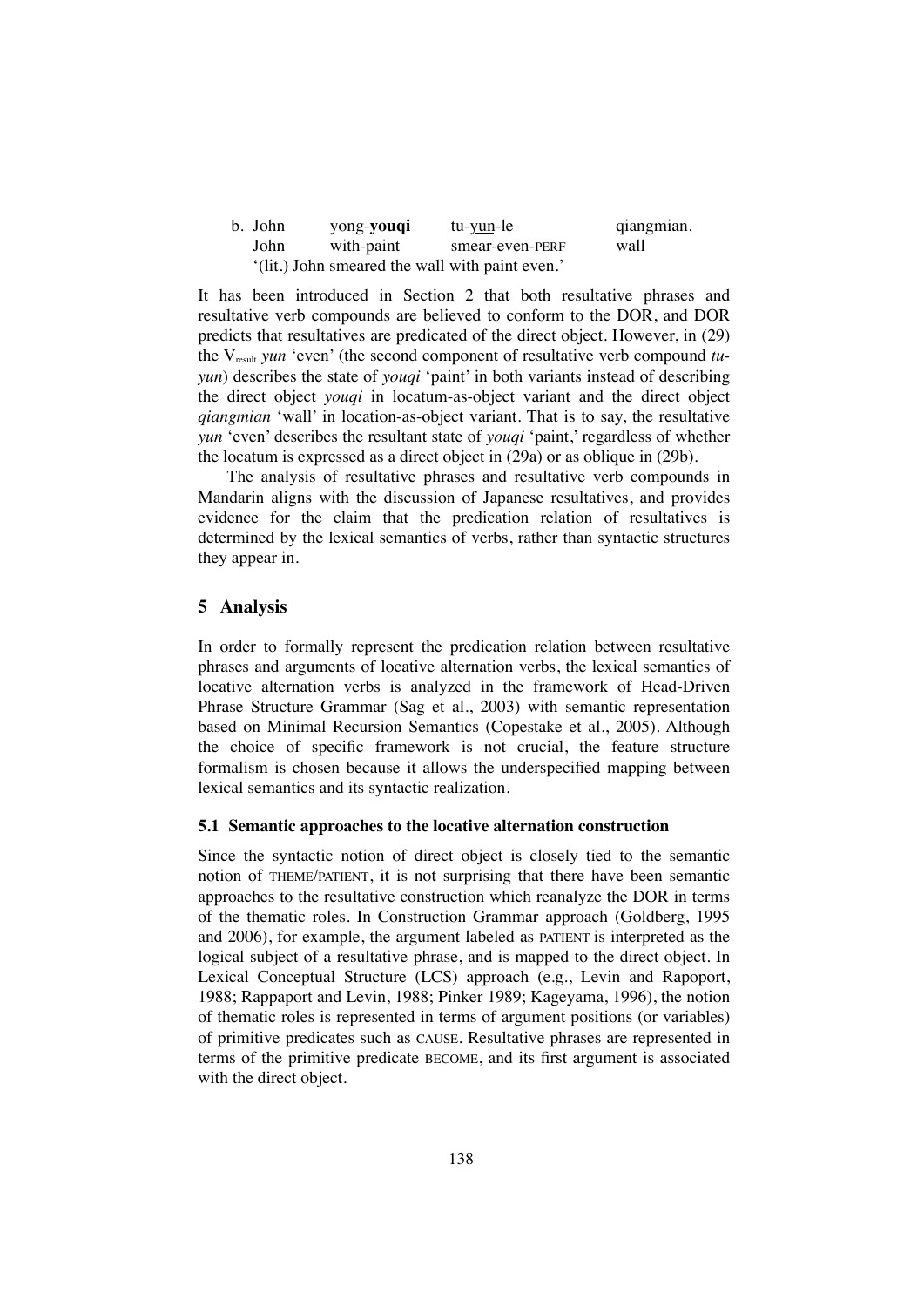Although the two approaches differ in details, both associate a distinct semantic representation with each variant of valency alternations, and identify a single argument to stand in the predication relation of resultatives in each valiant. Given the data in the previous sections, both approaches would pose a problem in analyzing the Japanese and Mandarin resultative constructions since resultative phrases are predicated of either location or locatum argument regardless of which variant they appear in.

The crucial assumption underlying the proposed semantic analysis is that, following the view of such authors as Markantonatou and Sadler (1979) based upon Lexical Functional Grammar, and Beavers (2005 and 2010) based upon Head-Driven Phrase Structure Grammar, locative alternation verbs are associated with a single semantic representation which is mapped to alternative syntactic structures, rather than associating each syntactic variant with a distinct semantic representation. The shared lexical semantics of verbs encodes concurrent changes of state and position of two arguments, either of which can be described by resultative phrases regardless of which argument is mapped onto the direct object. Consequently, the interpretation of resultative phrases is not anchored to the syntactic realization of each variant, as the DOR predicts, but is determined based on the shared semantics.

# **5.2 Representing locative alternation verbs**

The feature-value structure in (30) represents the lexical entry for the locative alternation verb *nut*- 'spray' in Japanese that licenses the variant with the locatum object: e.g. *kabe-ni penki-o nut-ta* 'sprayed paint on a wall,' similar to (17b).

(30)*nur*- 'spray'  $\text{ARG-ST} \le \text{NP}_i$ ,  $\text{NP}_i$ ,  $\text{NP}_k$ SEM INDEX *s*<sup>1</sup> RESTR < RELN *smear* SMEARER *i* LOCATION *j* LOCATUM *k* BECOME  $<$   $s_2$ ,  $s_3$   $>$ SIT *s*<sup>1</sup>  $\mathsf I$ ⎣  $\mathsf I$  $\mathsf I$  $\mathsf I$  $\mathsf I$  $\mathsf I$ ⎤  $\overline{\phantom{a}}$ ⎥ ⎥ ⎥ ⎥ ⎥ , RELN *colored* INST *j* SIT *s*<sup>2</sup>  $\mathsf I$ ⎣  $\mathsf I$  $\mathsf{I}$ ⎤  $\overline{\phantom{a}}$ ⎥ ⎥ , RELN *spread* INST *k* SIT *s*<sup>3</sup>  $\mathsf I$ ⎣  $\mathsf I$  $\mathsf I$ ⎤  $\overline{\phantom{a}}$ ⎥ ⎥ >  $\mathsf{I}$ ⎣  $\mathsf I$  $\mathsf I$  $\mathsf I$  $\mathsf I$  $\mathsf I$  $\mathsf I$ Լ ⎤  $\overline{\phantom{a}}$ ⎥ ⎥ ⎥ ⎥ ⎥ ⎥ ⎥ SYN HEAD *verb* ⎡ VAL  $SPR < NP<sub>i</sub>$  -*ga* >  $COMPS < NP_j$ -ni,  $NP_k$ -o>  $\mathsf I$  $\begin{bmatrix} \text{SPR} < \text{NP}_i-ga > \\ \text{COMPS} < \text{NP}_j - ni, \text{NP}_k - o > \end{bmatrix}$  $\overline{\phantom{a}}$ ⎥ ⎣  $\mathsf I$  $\mathsf{I}$ ⎤  $\overline{\phantom{a}}$ ⎥ ⎥  $\mathsf{I}$ ⎣  $\mathsf I$  $\mathsf I$  $\mathsf I$  $\mathsf I$  $\mathsf I$  $\mathsf I$  $\mathsf I$  $\mathsf I$  $\mathsf I$  $\mathsf I$  $\mathsf I$  $\mathsf{I}$ ⎤  $\overline{\phantom{a}}$ ⎥ ⎥ ⎥ ⎥ ⎥ ⎥ ⎥ ⎥

As specified in the value of SEM, the verb's main semantic content is a smearing relation among the individuals indexed as *i* for agent (SMEARER), the location *j* (LOCATION), and the locatum *k* (LOCATUM). The BECOME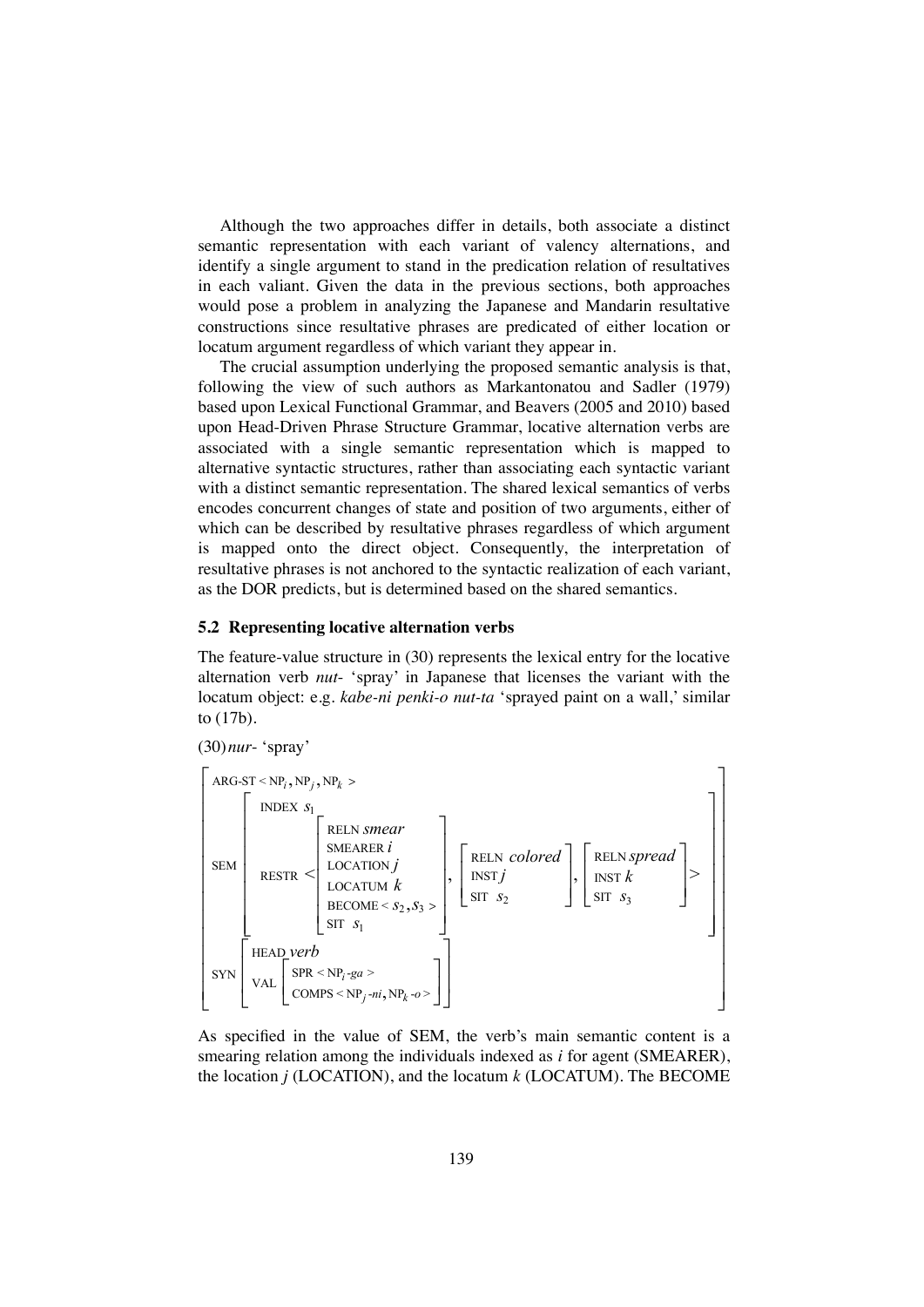feature encodes as part of the lexical semantics that two arguments *j* and *k* undergo a state change in situations *s*2 and *s*3 respectively: *j* becomes *colored* and *k* becomes *spread*.

Syntactically, as specified in the value of COMPS, the locatum *k* is realized as direct object NP*k* marked by -*o*. It is assumed that a separate lexical entry (not shown) for the same verb specifies a value of COMPS in which the location *j* appears as direct object NP*j* marked by -o while the locatum *k* is mapped to oblique complement NP*k-de*. The crucial part of the analysis is that those two lexical entries license alternative syntactic structures in the locative alternation while sharing the same semantic value.

# **5.3 Resultative lexical rule**

A resultative phrase is introduced by the lexical rule in (31), following the idea of Wechsler and Noh (2001). It targets verbs with lexical semantics that includes a non-empty BECOME value, specifying a change of state of arguments, including, but not limited to, valency alternation verbs, and licenses a resultative phrase which describes the result of such a change of arguments.

(31)Resultative lexical rule



The OUTPUT of the lexical rule appends a resultative phrase XP to the ARG-ST list. In effect, the resultative phrase will become an additional member of the VAL and be realized syntactically. Its semantic contribution is coindexed with one of the predications in the input RESTR list, and further instantiates it: e.g. the property *colored* in the predication  $s_2$  in (30) is instantiated as *white* if a resultative phrase *siro-ku* 'white' is added by the lexical rule.<sup>3</sup>

Note that if the predication of the resultative phrase is not unifiable with

<sup>3</sup>The audience of the conference correctly pointed out that, while the lexical rule unifies the predication of the resultative phrase with one of the predications of the verb as intended, the general principle that amalgamates predications of all complements, e.g. the Semantic Compositionality Principle in Sag et al. (2003), puts both (identical) predications in the RESTR list. The semantic effect of having two identical members in the RESTR list is not clear to us, and we do not have an immediate solution to obviate the problem.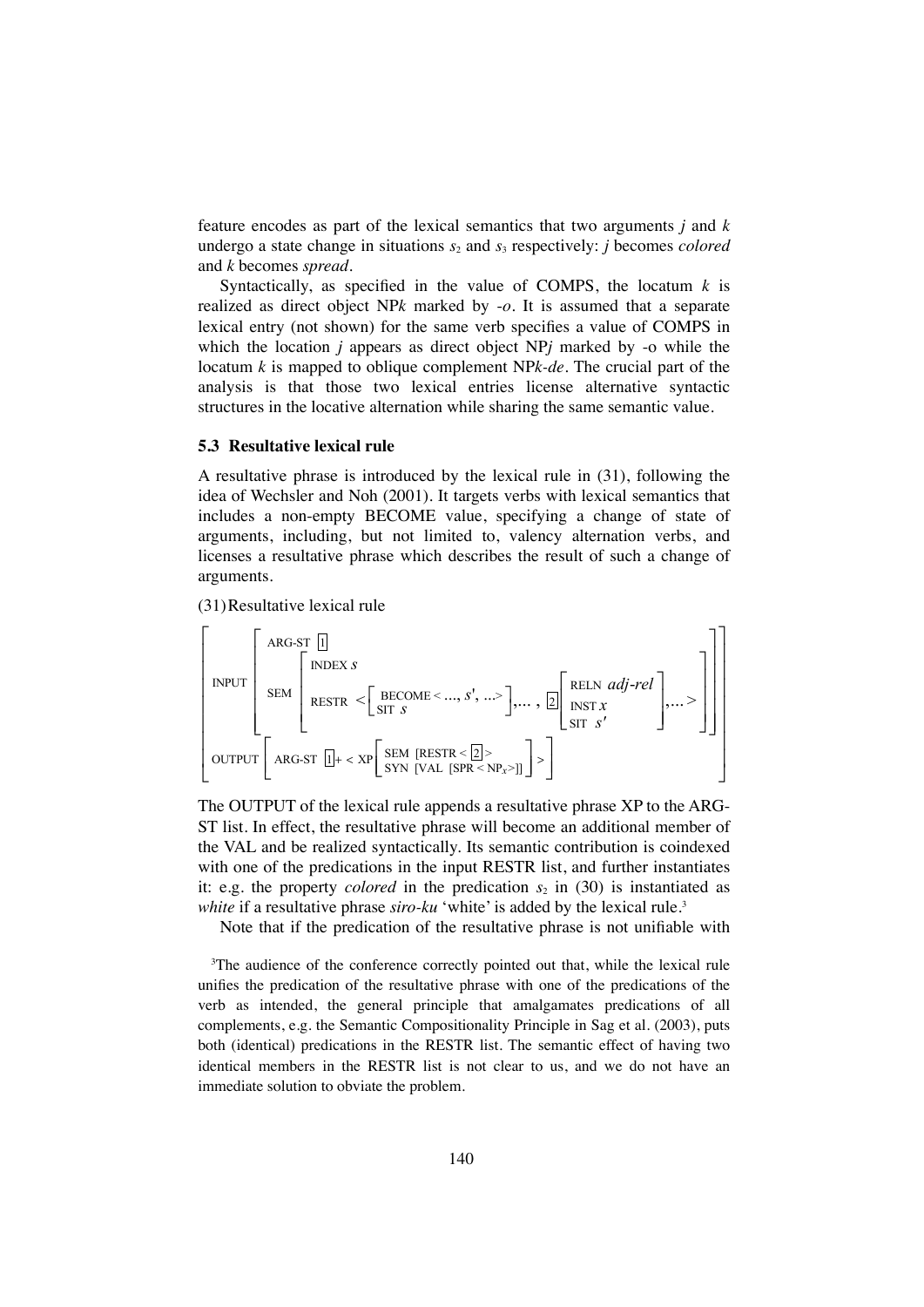any of the predications in the RESTR list of an input verb, the lexical rule fails to apply. It is a desirable result since Japanese allows only "weak resultatives," expressing a result that is predictable from the lexical semantics of the verb. In effect, the semantic content of a resultative phrase and the predictable result specified by the verb both contribute to the description of a resultant state of the argument *x*. Mandarin, however, allows "strong resultatives," and a resultative lexical rule need be more permissive to allow addition of a predication not unifiable with any of the predications in the lexical semantics of the verb.

The SEM value in (30) captures the characteristic shared by all valency alternation verbs: the concurrent state changes of the location and the locatum arguments. It in turn satisfies the requirements of verbs that license a resultative phrase in Japanese discussed in Section 3.1: entailing a change of state of an argument, and specifying its predictable result. Furthermore, the lexical rule in (31) targets a situation that appears in the BECOME list, which encodes the state of an argument that undergoes a change of state. When the lexical semantics of verbs involve more than one argument which undergoes a change of state, i.e. when the BECOME list contains more than one situation, as is the case with (30), a resultative phrase can be predicated of only the argument whose property is unifiable with its property: e.g. the property of a resultative phrase *siro-ku* 'white' is assumed to be unifiable with *colored*, but not with *spread* in (30). As discussed in Section 3.4, there is no syntactic clue as to which argument a resultative phrase is predicated of, and a resultative phrase is only interpreted on the basis of semantic plausibility.

# **6 Conclusion**

This paper analyzes the resultative phrases that occur with valency alternation verbs in Japanese and Mandarin Chinese, and shows that, unlike commonly believed, the restrictions on the predicate relation in the resultative construction are basically semantic rather than syntactic: resultative phrases can describe the result of a state change of a participant in the event regardless of whether such a participant is expressed as direct object or not. The data involving valency alternation verbs are used because they denote an event in which both locatum and location arguments are lexically specified to undergo concurrent changes. Resultative phrases are predicated of either argument regardless of which syntactic variant they appear in, providing evidence that their predication relation is constrained not by the grammatical function but the semantic property of arguments.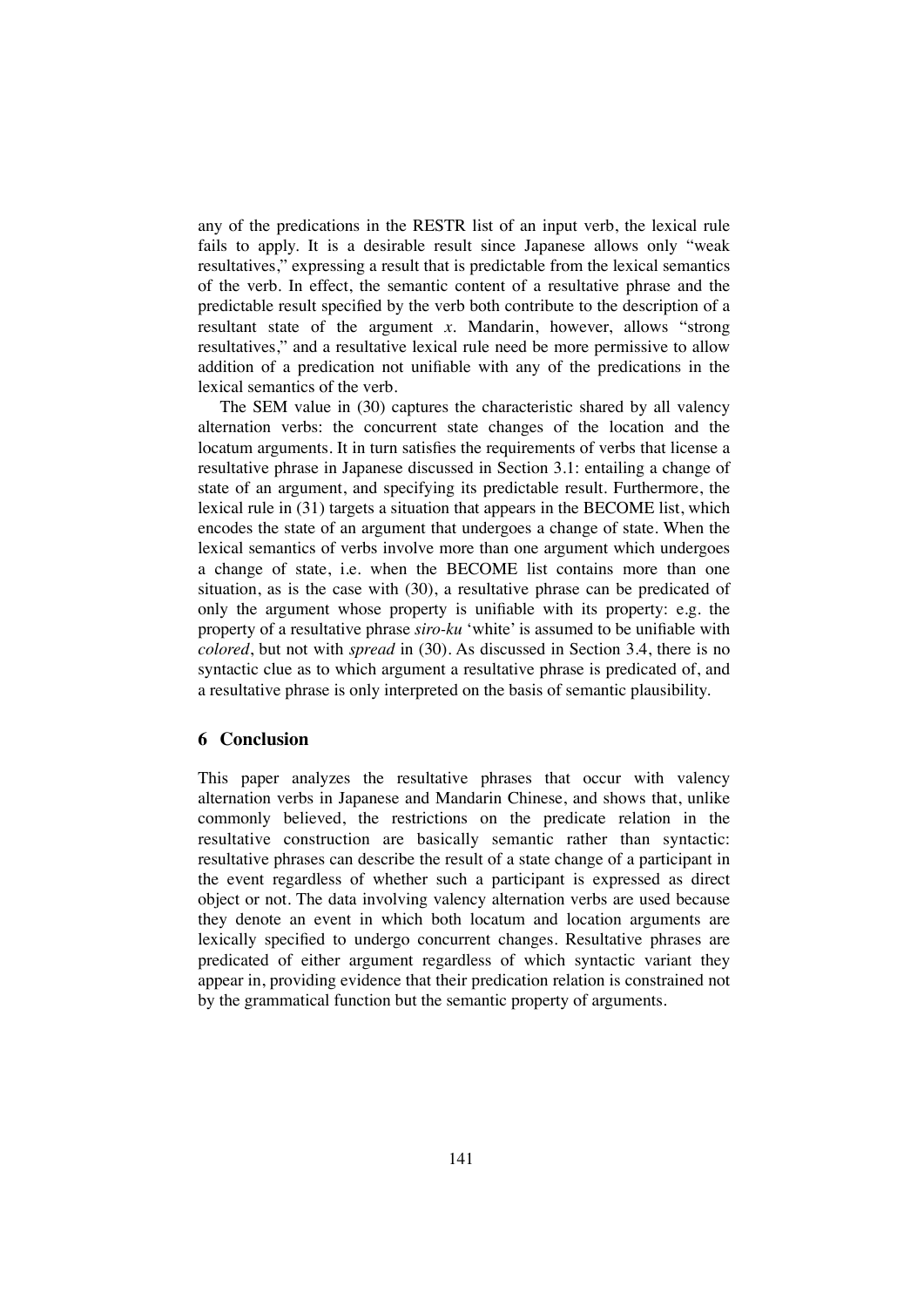# **References**

- Beavers, John. 2005. Towards a semantic analysis of argument/oblique alternations in HPSG. In Stefan Müller (ed.), *Proceedings of the 2005 HPSG conference*, 28-48. Stanford: CSLI Publications.
- Beavers, John. 2010. The structure of lexical meaning: Why semantics really matters. *Language* 86. 821-864.
- Beavers, John. 2012. Resultative constructions. In Robert I. Binnick (ed.), *The Oxford handbook on tense and aspect,* 908-933. Oxford: Oxford University Press.
- Cao, Rui. 2018. Locative alternation in Mandarin Chinese: A comparison with Japanese and English, Master's thesis, The University of Tokyo.
- Copestake, Ann, Dan Flickinger, Carl Pollard & Ivan A. Sag. 2005. Minimal recursion semantics: An introduction. *Research on Language and Computation* 3. 281-332.
- Goldberg, Adele E. 1995. *Constructions: A construction grammar approach to argument structure*. Chicago: University of Chicago Press.
- Goldberg, Adele E. 2006. *Construction at work: The nature of generalization in language*. New York: Oxford University Press.
- Iwata, Seizi. 2006. Argument resultatives and adjunct resultative in a lexical constructional account: The case of resultatives with adjectival result phrases. *Language Sciences* 28. 449-496.
- Kageyama, Taro. 1996. *Doshi imiron: Gengo-to ninchi-no setten* [Semantics of verbs: The interface between language and cognition]. Tokyo: Kurosio Publishers.
- Kageyama, Taro. 2001. Kekka kobun [The resultative construction]. In Taro Kageyama (ed.), *Doshi-no imi-to kobun* [Semantics and constructions of verbs], 154-181. Tokyo: Taishukan.
- Koizumi, Masatoshi. 1994. Secondary predicates. *Journal of East Asian Linguistics* 3(1). 25-79.
- Levin, Beth. 1993. *English verb classes and alternation*. Chicago: University of Chicago Press.
- Levin, Beth & Tova R. Rapoport. 1988. Lexical subordination. In Lynn Macleod, Gary Larson & Diane Brentari (eds.) *CLS 24, Papers from the 24th Annual Regional meeting of the Chicago Linguistic Society*, 275-289.
- Levin, Beth & Malka Rappaport Hovav. 1995. *Unaccusativity: At the syntaxlexical semantics interface*. Cambridge, MA: MIT Press.
- Markantonatou, Stella & Louisa Sadler. 1997. Linking indirect arguments and verb alternations in English. In Francis Corblin, Danièle Godard & Jean-Marie Marandink (eds.), *Empirical issues in formal syntax and semantics: Selected papers from te Colloque de syntaxe et de sémantique de Paris (CSSP 1995)*, 103-125*.* Bern: Peter Lang.
- Miyakoshi, Koichi. 2006. Hi-mokutekigo-shiko-no kekka-jutsugo: Togoteki